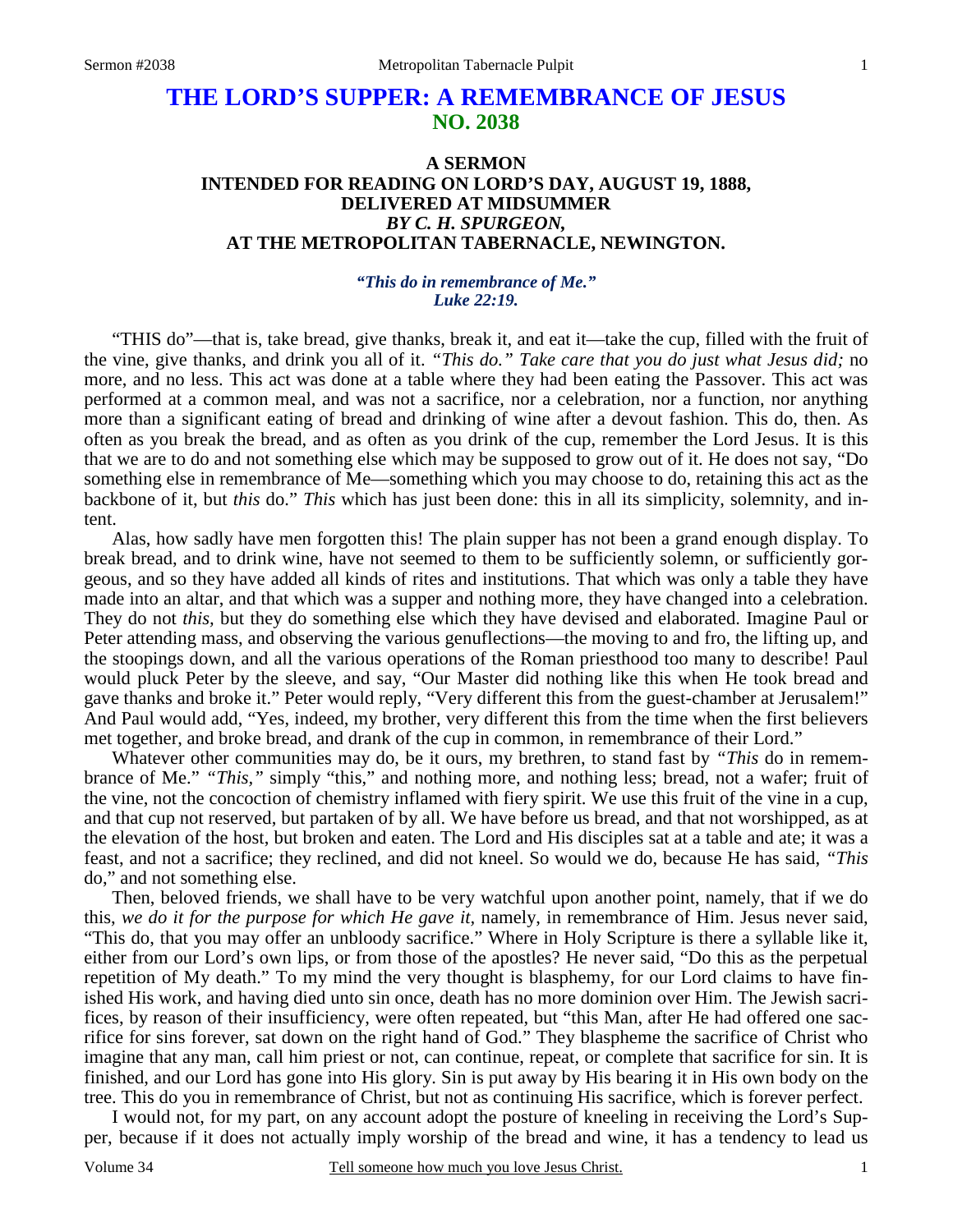away from remembrance of the person Himself into an adoration of the memorials. The sacred supper was a feast, not a ceremony. The posture used at the feast was that of lying along—the easiest posture into which they could put themselves. That is not congruous with our western custom, but the analogous position is that of sitting as much at ease as possible, which posture I would encourage you to persist in. Let us keep the feast as a feast, but by no means kneel as though we were performing an act of worship before an altar. Adoration of the invisible God is always right and proper, but if a certain posture seems to take away from the very essence of the festival—and a festival it is, and if in addition it encourages superstition, then kneel not, but sit, and *do this* in remembrance of Christ. Do this, and nothing else, and do it in remembrance, and for no other purpose, and if any other posture looks another way, abjure it, and keep close to that for which you have a precedent. The Church of Rome prizes the great picture by Leonardo da Vinci, and in it all the apostles are seated at the table. Is this at all like the mass? The supper is to be eaten in remembrance, and for nothing more, but that, as we shall have to show you, is no little thing. "This do in remembrance of Me."

Seeing that this is a feast of remembrance, let us ask ourselves a question—*Do we know the Lord?* "This do in remembrance of Me." If you know nothing of a person, if you have had no acquaintance with him, you cannot remember him. Like a two-edged sword, this simple statement of truth sweeps through this audience tonight, and divides it in two. Whether or not I may come to the Lord's Table must depend upon whether I know the Lord Jesus, or do not know Him. If I am a stranger to Him, I may not come, for I may only come to remember Him, and I cannot come to remember Him if I do not know Him, so that it is a profanation of this blessed institution for any man to draw near to the table who does not know Christ already. O sirs, this is no saving ordinance; it was never meant to be, its intent relates only to those who are saved. To know Jesus Christ is eternal life, and as you may not come without that knowledge, it is clear that you may not come unless you are saved. If any of you dream that your participation in your last moments in what is called "the sacrament" will save you, you are under a deep delusion. You may as well trust to the incantations of a witch as to the performance of any ceremony whatever, by whomsoever, in order to convey salvation to you. Salvation is by faith in Jesus Christ, and that is not worked by the corporeal act of swallowing bread and wine. You must be born again, and that is not effected by material substances, however consecrated; it is the work of the Holy Spirit. Until you have believed in Jesus, and so know Him, and know His power within you, and have come to personal dealings with Him, instead of getting a blessing from the ordinance, you would eat and drink condemnation to yourselves, not discerning the Lord's body. You are not capable of discerning that body if you have no faith. Let every man examine himself as to his knowledge of our Lord, and so let him eat of this bread and drink of this cup. If you do not know Him you cannot remember Him, and therefore, hands off from the tokens of remembrance.

One word—one solemn word here, which I would speak with my whole soul. Remember, if you do not know Him, the day will come in which He will say to you, "I never knew you." If there is no personal intimacy between you and Christ, He will disown you in the day when He comes in the glory of His Father, and all His holy angels with Him. It will be idle to say, "Lord, we have eaten and drunk in Your presence and You have taught in our streets." If you do not know Him, He does not know you and there will be simply this reply to all your claim derived from external religion—"Depart from Me, you cursed, I never knew you." But, dearly beloved, if you do know the Lord—and I trust that many here do indeed know Him—then it is certain that He has manifested Himself to you. Wondrous love! Lord, how is it that You will manifest Yourself to us? You have looked to Him; you have trusted in Him; you have lived upon Him, and all this because He has remembered you in your low estate. You remember Him with joy at this moment because of your past experience of Him. He is so dear to you that you must remember Him. You could not live without Him. He is all your salvation and all your desire. Well, then, it is for you to come to this festival, and do this in remembrance of Him.

**I.** My first point shall be that THE MAIN OBJECT OF THE LORD'S SUPPER IS EVIDENTLY THAT WE SHOULD REMEMBER CHRIST BY IT. Notice this particularly. It is not that you should call to mind a doctrine, though I would not have you ignorant or unmindful of any truth which the Spirit of God has revealed; neither is it that you should be mindful of a precept, though, beloved, I would have you be careful that in all things you do your Savior's will. But the pith and essence of your business at His table is, "This do in remembrance *of Me,"* that is, of Himself—of His own blessed person. Think not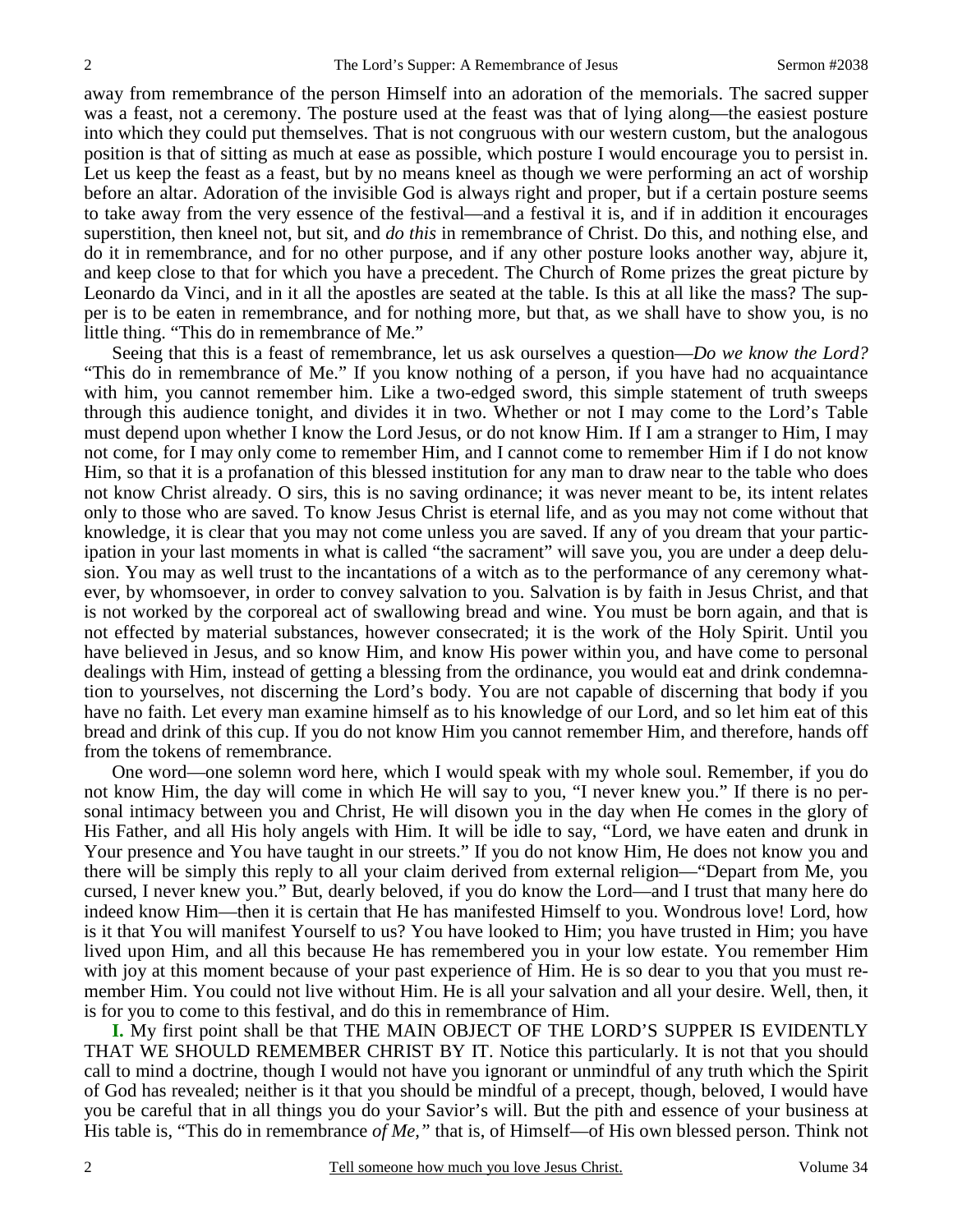of Him as an abstraction! Dream not of Him as a mere idea! Do not merely contemplate Him as an historical personage who was once before men, and has now passed from off the canvas of history, as Confucius, Zoroaster, or the like. No; He ever lives, and abides an actual, ever energetic force and power among men of every age. Jesus is of that divine nature which dwells perpetually in the present tense the same yesterday, today, and forever. Beloved, as you live by Him, you must learn to live in Him, and with Him, so as to know Him as a friend with whom you are really familiar. The Christ of our dreams is but a dream; we need a real, living, personal Christ, and it is Jesus Christ Himself that we have to remember tonight at this table.

And if we do this, we shall remember Him, first, *with gratitude as our Savior*. If I have anything of hope, I owe it all to You, incarnate God, Son of the Highest, and Son of Mary, too. Your love, Your life, Your death, Your resurrection, Your power at the right hand of God—these must be the pillars of my hope, if hope I have at all—

> *"All our immortal hopes are laid In You, our Surety and our Head; Your cross, Your cradle, and Your throne, Are big with glories yet unknown."*

He has saved us, brethren, and loved us and blessed us with everlasting consolation within Himself. Oh, let us think of Him! The streams of which you drink are sweet, but think of the fountainhead. Your healing is a thing to sing of forever. Remember that you are healed by His stripes, and think of those cruel scourges, those five wounds, that body covered with a bloody sweat, that dear, thorn-encircled brow, those eyes all dimmed with blood. Remember Jesus Himself, I pray you, and think neither of pardon, nor of justification, nor of sanctification apart from Him. The streams of love I trace up to the fountain in the heart of Christ, and remember Him tonight with deepest gratitude. Follow me, my beloved, in this meditation; yes, go before me, and get nearer to the heart of your Redeemer.

You must remember Him, next, *with profound reverence as your living example*—your living and reigning Lord. Know you not that as many of you as have been washed in His blood are henceforth God's servants, even as He was? You are not to do your own will, but His will who has redeemed you. His example is to you the embodiment of the Lord's will. Do we not sweetly sing—

> *"My dear Redeemer and my Lord, I read my duty in Your Word; But in Your life the law appears Drawn out in living characters"?*

It is yours, then, to remember the Lord Jesus that you may follow Him. In sickness, recollect Him in His patience. When you are persecuted, recollect Him in His gentleness. In holy service, remember Him with His burning zeal. In your times of solitude, remember Him and His midnight prayers, and when you are in public, and have to bear witness, remember Him and His lion-like declarations of the gospel. Remember Him so that He becomes your pattern, and you are the reproduction of Himself, and so the best memorial of Him.

Thus enabled by the Holy Spirit to remember your Lord with gratitude as your Savior, with reverence as your Lord, you will remember Him *with confidence as your strength*. He has not left you in this world to serve Him at your own charges, and to bear His cross alone. Remember Him, for He remembers you so as to be ever with you. "Lo, I am with you alway," says He, "even unto the end of the world." Will you let Him be near you unnoticed and unremembered? Never say, "I am lonely." You are not alone if you remember Jesus. O widow and fatherless one, say not, "I am comfortless." He has said, "I will not leave you comfortless: I will come to you." Remember Him without ceasing. When you are strong, remember Him, for your strength comes from Him. When you are weak, remember him, for He can give you the help you need. Oh, that in all times and places Christ were all in all to us!—

> *"Remember You! Your death, Your shame Our hearts' sad load to bear! O memory, leave no other name But His recorded there!"*

I would have the image of my Lord printed on the palms of my hands that I might *do* nothing without Him, and I would have it painted on my eyes, that I might *see* nothing except through Him. It were bet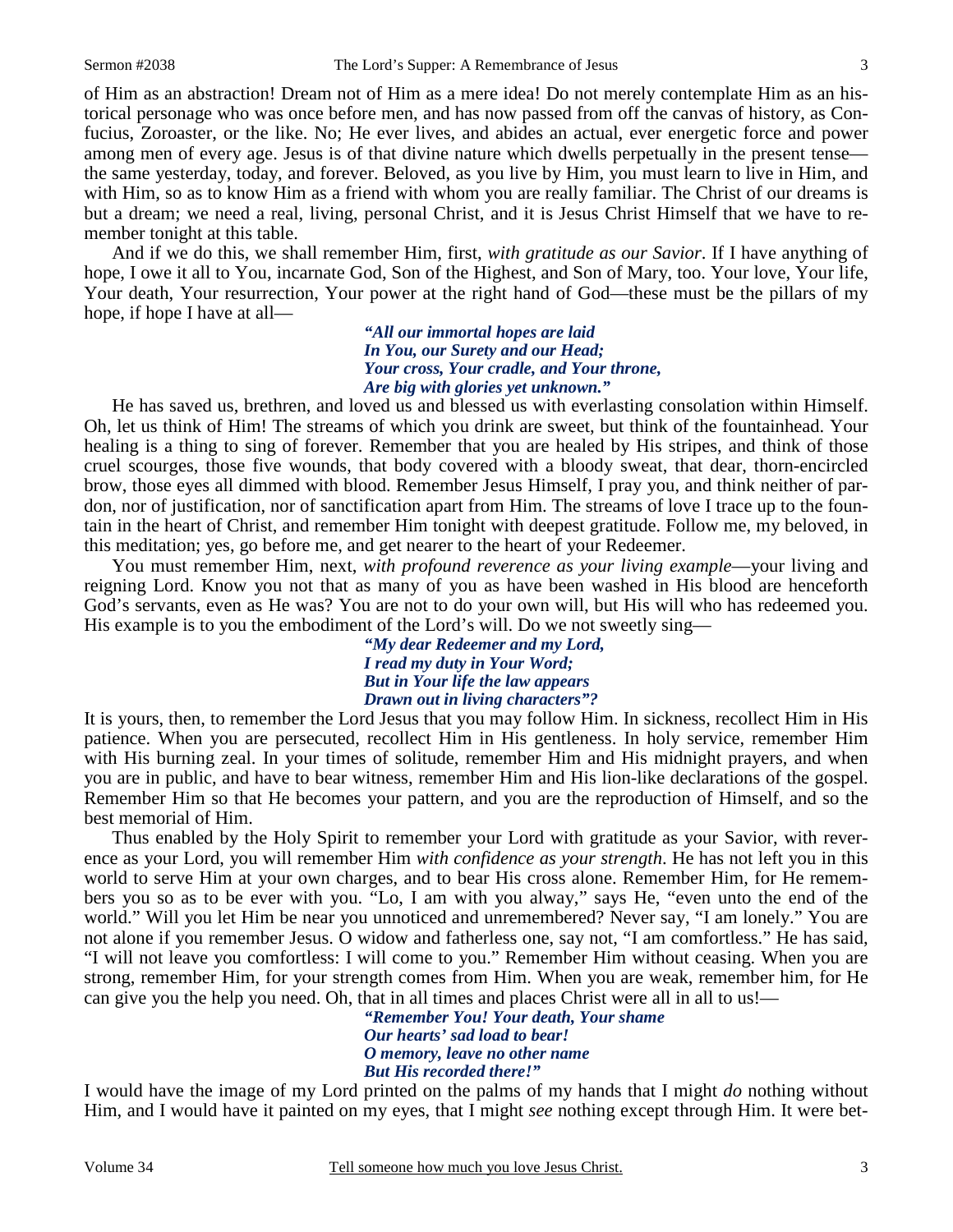ter still to have it stamped upon my heart, that my very life might not beat except to the music of His name.

Remember Him, too, beloved, as *your great representative before the throne of God*. O believer, at this very moment heaven is yours! Jesus, your forerunner, has taken possession of eternal glory in your name. The throne of God has in the midst of it the glorified Man, the everlasting Son of God, who is the Covenant Head and Redeemer of His people. Never forget Him, but keep your eye fixed upon Him, even as He keeps His eye upon you. He lives! The great Redeemer lives! He lives to plead for you. Do not get into the habit of the Romish church, which exhibits its dead Christ everywhere, or its baby Christ in the virgin's arms. Jesus is neither of these at this present. "He is not here; He is risen." He lives! It is the living Christ that we believe in, the ascended Christ we are trusting in, the Christ to come that we are hoping for. There, where He pleads with all authority, is our grand hope, for "He is able to save them to the uttermost that come unto God by Him, seeing He ever lives to make intercession for them."

Remember Him, once again, *as soon to come*. Perhaps while yet these lips are feebly fashioning halting words concerning wondrous mysteries, the trumpet may ring out above all earthly sounds. Even on this Sabbath night we may be called to behold the cloud upon which the Son of Man has come! "Of that day and hour knows no man," and vain is the folly which is perpetually prophesying of that concerning which it knows nothing. Yet this is certain; the Lord Jesus will come to judge and to reign. "Behold, the Bridegroom comes." He said long ago, "Behold, I come quickly." He has been coming in haste ever since, and He must be drawing very near. Now, this is what we are always to remember, for His coming will be the manifestation of His people as well as of Himself. His coming will witness the reward of His saints as well as His own reward. Then shall He shine forth, and with Him "the righteous shall shine forth as the sun in the kingdom of their Father."

Alas, we too much forget Him in all these aspects! I fear that we more easily forget than remember, and yet the remembrance of one so dear should be natural to us. Did you suspect, when you were first converted, that you could ever forget Him? "Oh, no," you said—

*"Let the babe forget its mother, Let the bridegroom slight his bride; True to You, I'll love no other, Clinging closely to Your side."* 

So we said, but not so have we done. How often we act as if we had not the living Christ to run to! We fret as if Jesus were still lying in the sepulcher. We act as if we were going to live here forever, and did not expect our Lord to come and take us away to be with Him. We act as if we had no Master but our own wanton will. We act despairingly as if we had no Shepherd to take care of us, and no Savior who had redeemed us with His precious blood. Come, brethren, this will never do. It is dishonorable to our Lord, and disgraceful to ourselves. You see the reason why the supper should have been instituted; our treacherous memories require it. Let us gather to it as to a most needful though right royal feast, for we have need to be reminded of our own dear Lord, who sweetly says to us, "This do in remembrance of Me."

**II.** And now I take a second point. I want to show you all that THE MODE WHICH OUR LORD HAS ORDAINED OF HELPING OUR MEMORIES IS IN ITSELF EXCEEDINGLY STRIKING. It could not be more so. If I stood opposite to an altar garnished with paper roses and other childish things, and if I were to try and perform, before you all, some of these prettinesses which are considered sacred by the followers of Rome, I should want a long time to explain it all to you, and when I had done my best, you would not be able to make heads or tails of it. I have stood and watched the Catholic priest at the altar with the earnest desire to see if there was anything to be learned, and I could not learn anything. I could not make out what the ornamental person was at. I think I have read as much as most people about such things, but it does seem to me that if the behavior of the priest at the mass is a symbol, it is a very dark one; if it is intended to teach the people, they need to know a great deal before they can learn anything from it. Surely to find anything in the mass, the devout must bring it with them, for there is nothing there. But if you take the cloth from yonder table, you will see before you simply bread and wine, and when you see us celebrate the ordinance tonight, you will notice that we do nothing but break the bread and eat it, and pass round the wine-cup and drink therefrom. All that is done is *extremely simple,* and the Savior seemed to wish for that simplicity, because He was Himself a very simple, unaffect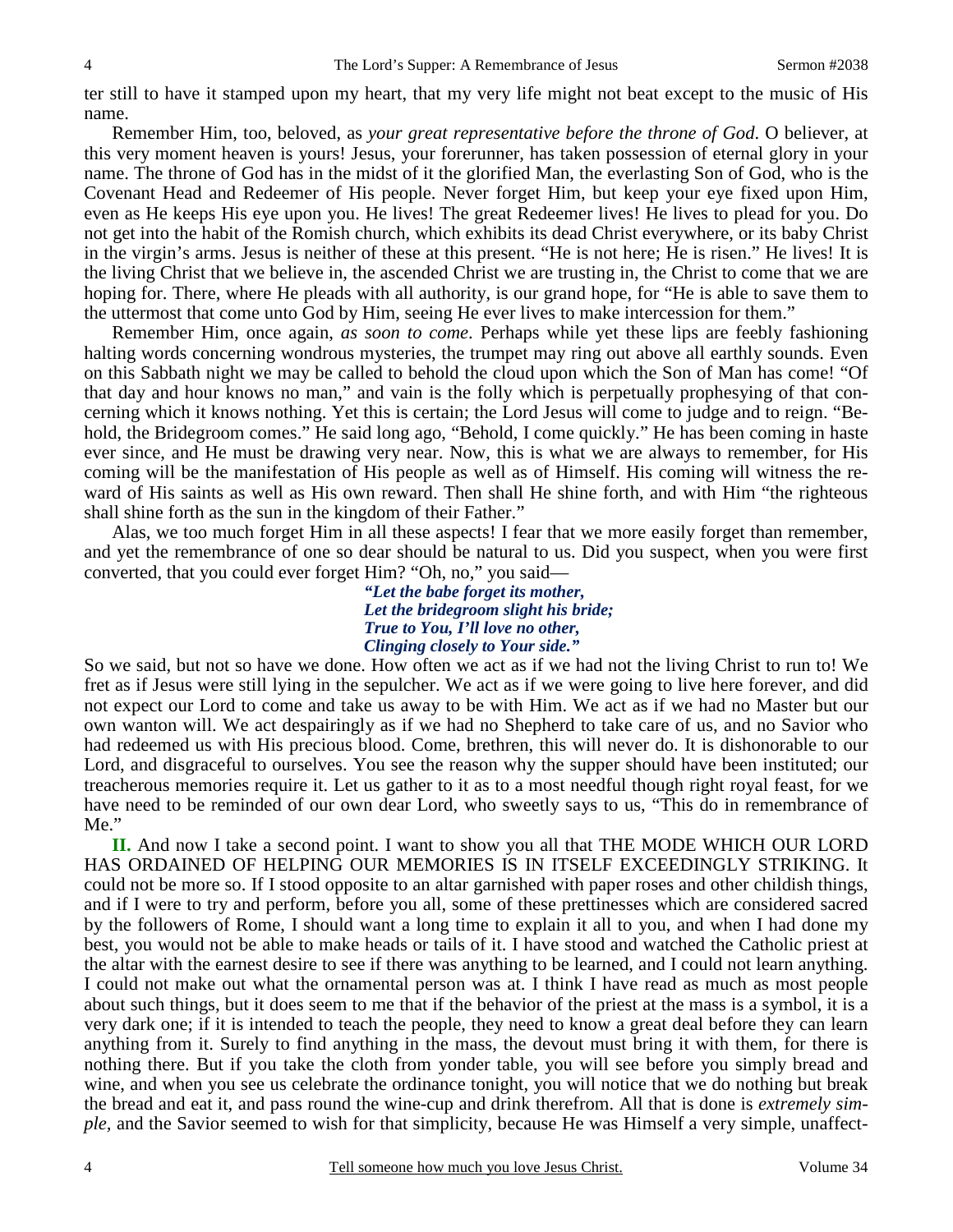ed, plain man. All the pomp that He ever had was when He rode through Jerusalem, but it was on a colt, the foal of an ass. Even then all the pomp consisted in this; the people laid their garments in the road and strewed branches along the way in the excess of their joy. Golden ornaments, and flowers, and incense, and acolytes are far removed from His plain and natural habits. Only fancy some of His disciples rising from the dead and stepping into—well—St. Paul's cathedral, which is called Protestant, but is about as Popish as it very well can be. Supposing they walked in there—James and John together—the two sons of Zebedee. Perhaps stopping before some of the pretty things, James would wonderingly ask, "John, where have we got?" And John would say, "We are in a chamber of imagery, a temple of idols. Our Lord Jesus would not be happy here." "Why," says James, "it is Paul's church, fetch him in." Surely when Paul came in, and looked at all those images and decorations, he would say, "Here I see another gospel, which is not another, but there are some that trouble you, and would pervert the gospel of Christ." That is putting it mildly. We are getting to have the idolatries of Rome set up in the churches called national, and this is not done by those called, outwardly and honestly, Romanists, but by those who are really so in their hearts, and yet wear the Protestant name. The Lord Jesus Christ was just a simple peasant at Galilee, and the garment He wore was analogous to our common smock frock, a garment "without seam, woven from the top throughout." There was not a bit of stateliness or affectation about Him, and in all that He ordained you cannot find one single pompous ceremony. His followers were baptized in water, but where did He ordain salt, and oil, and spittle? Where did He bid them make the sign of the cross or set forth sponsors? His followers gathered for worship and sang hymns in His praise, but where were their "thurifers" and their "crucifers"? Where were "the stations of the cross"? Where are all these things in the Scriptures? They are inventions of later and darker days, but Jesus knew nothing of them; neither did His apostles and those who followed them know anything of such rubbish. It was all plain telling of the dear love of God to men, and of how men should love one another, and love Jesus as their Savior, and that was all. Our Lord instituted this simple supper as the memorial of a plain, simple, honest Savior, who had no gaudy tricks or priest craft about Him, but was simply a man among men.

But, next, our Lord's Supper was intended to be very *frequent*. "This do you, as oft as you drink it, in remembrance of Me." He has laid down no rule as to when we shall break bread, but the custom was certainly to break it on the first day of the week, and I think oftener, for it seems to me that they broke bread from house to house. It was not a ceremony that required a minister or a priest. When believers were together they broke bread in memory of Christ—any two or three of them—and so they remembered Him. It is most delightful, when traveling, to remember Christ in your own room, where two or three brethren meet together. You have nothing to do but to break bread and drink wine in remembrance of Him. I know of nothing more sweet or more instructive than this divine ordinance, which grows more impressive the oftener you attend to it. It ought to be frequent. Our Scotch friends were wrong as wrong could be in having it so seldom, but they are mending. The frequency of it is to show how often we need to be reminded of our dear Lord, for we are prone to forget Him. We ought always to remember Him, and therefore an institution intended to keep up our memory should be frequently used. Since He bids His disciples do it often, there is an instruction in it that we should constantly remember Him in our inmost souls. Inasmuch as He gave this for a memorial, and for nothing else, and gave it to all His disciples, bidding all His followers, until He should come, do this in remembrance of Him, it was to show that we all need to remember Him, and all need help to do so. We are all forgetful; the best Christian, highest in grace, still needs this memorial, for he is apt to forget. Backsliding Christians need it, if possible, still more, that their failing memories may be revived. Sinners will do well to look upon it, for it may be that the memorials of the Lord's death may cause them to remember their sins, and turn to their Savior.

But to come a little closer to the table. I want you to notice that when our Lord bids us remember Himself—"This do in remembrance of *Me"*—he gives us an ordinance which *brings before us His death.* Now, this, though it looks a very trite saying, is a very important point. The bread is His flesh, the wine His blood. They represent those two things. But they are separated; the bread is not in the wine, nor the wine in the bread. The two in separate vessels represent a body with the blood separated from it, and thus they are the token of death. Very well, then. When the Lord says, "This do in remembrance of Me," He gives us a memorial of His death, which plainly teaches us that the chief point of remembrance in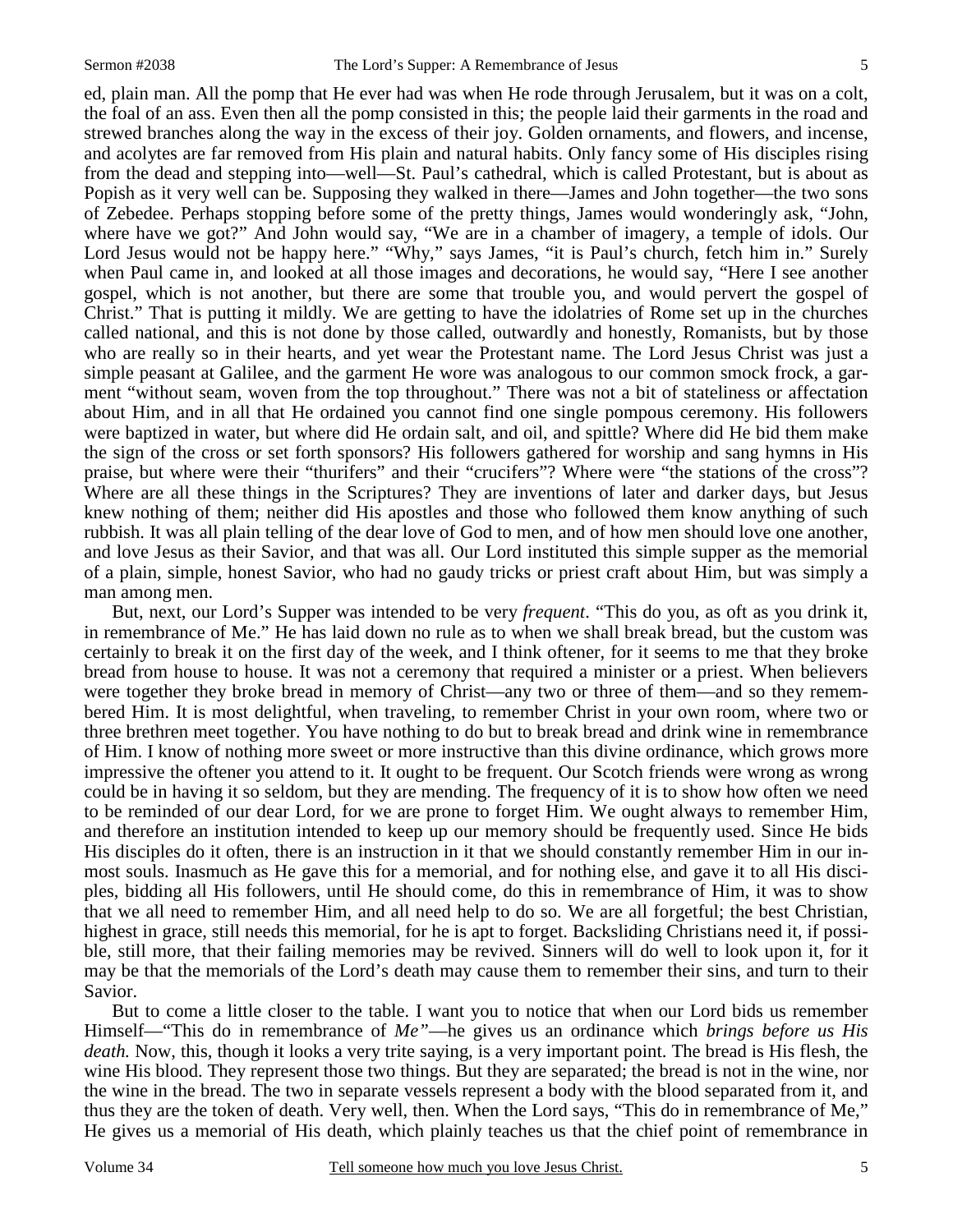our Lord Jesus is His death. He Himself regarded His death as the very center, heart, and soul of what He would fix on our memories. Therefore those who say that His example is everything, or His teaching is everything, do greatly err, for when we remember Him, the first thing to be remembered is, "He has redeemed us to God by His blood." "Redeemer" is the name to which our memories must most tenaciously cling. His blood, His redemption, His atonement, His substitutionary sacrifice are always to be kept to the front. "We preach Christ crucified," and you believe in Christ crucified. The reason of our success under God in this house of prayer is that we have always preached Christ as the atoning sacrifice, the sinner's substitute, and whosoever shall preach this boldly, clearly, and thoroughly, putting it as the crown of the gospel system, shall find God will bless His word. As for you, if you would have comfort and joy and peace, cling to the cross; look steadily to the accepted sacrifice. Never get away from your Lord Jesus, and when you remember Him, let His passion be the main thought which rises before you.

Next, notice another thing; *this festival reminds us of the covenant of grace*. Our Lord Jesus Christ, while He bade us remember Himself, said of the cup, "This cup is *the new covenant* in My blood." That is the word. Read "testament," if you prefer it, but I feel sure you are nearer the sense when you read "the new *covenant* in My blood." What, then? When I am to remember Jesus Himself, I am to take the cup which is the token of the covenant. Ah, beloved! You cannot know Christ thoroughly unless you understand the doctrine of the two covenants, and connect Him with the covenant of grace. You must know that "covenant, ordered in all things, and sure," for the cup is to remind you of it, by reminding you of Him. Christ is best seen when you see Him in His covenant relationship. Do you all know about that covenant? You know there was a covenant made with Adam in which we were all included, but that covenant failed. Father Adam broke it, and we all lost the blessing which his obedience would have procured us. There is another covenant made with the second Adam, Christ Jesus, and because He has kept the covenant, all that are in that covenant stand forever in Him. "As in Adam all die, so in Christ shall all be made alive" who are in Christ. The one covenant ruined all that were in it; the second covenant saves all that are in it. As we take that cup, we do own and accept joyfully our interest in that covenant which was made with Christ, which is established on the sure foundation of His perfect obedience. Behold the blood of the everlasting covenant! May the Lord Jesus be brought to your memory tonight as your covenant head and surety, and as you drink of the cup, may you feel confidence and joy in Him who is your Surety! May your soul sing, "Although my house be not so with God; yet He has made with me an everlasting covenant, ordered in all things, and sure. This is all my salvation, and all my desire." You see, then, the oceans of instruction which lie in one of the emblems. Lose none of it.

But there is yet one more thing. It is this. You are taught by this institution that *the very best way in which you can remember Christ is by receiving Him.* Oh, the sweetness of that truth if you will remember it when you come to this table! You are not asked to bring bread with you. It is here. You are not asked to bring a cup with you. It is here already provided. What have you to do? Nothing but to eat, and to drink. You have to be receivers and nothing more. Well, now, whenever you want to remember your Lord and Master, you need not say, "I must do something for Him." No, no, let Him do something for you. "Take the cup of salvation, and call upon the name of the Lord"—

*"The best return for one like me, So wretched and so poor, Is from His gifts to draw a plea, And ask Him still for more."* 

Lord, I cannot love You as I would love You, but I can accept Your love. Let Your love drop into my heart just now. Lord, I cannot serve You as I would, but I adore You because You do become my servant, and wash my feet as You did your disciples. Lord, I cannot bring You coals of fire out of my chilly heart, but here is my heart, come You, and cast the coals of fire of Your own divine love into it!

O my brethren, come and receive; come and receive! Now, I think this is a very sweet intimation to those of you who feel as if you had nothing to come with. You do not need to come with anything except your hunger and thirst. A man that is invited to a meal need not say, "Oh but I have no bread." You are asked to a royal feast, and you need not bring bread with you. He that invites you to His table will provide you with all you want, and, when you desire to remember Him, your surest and best plan is to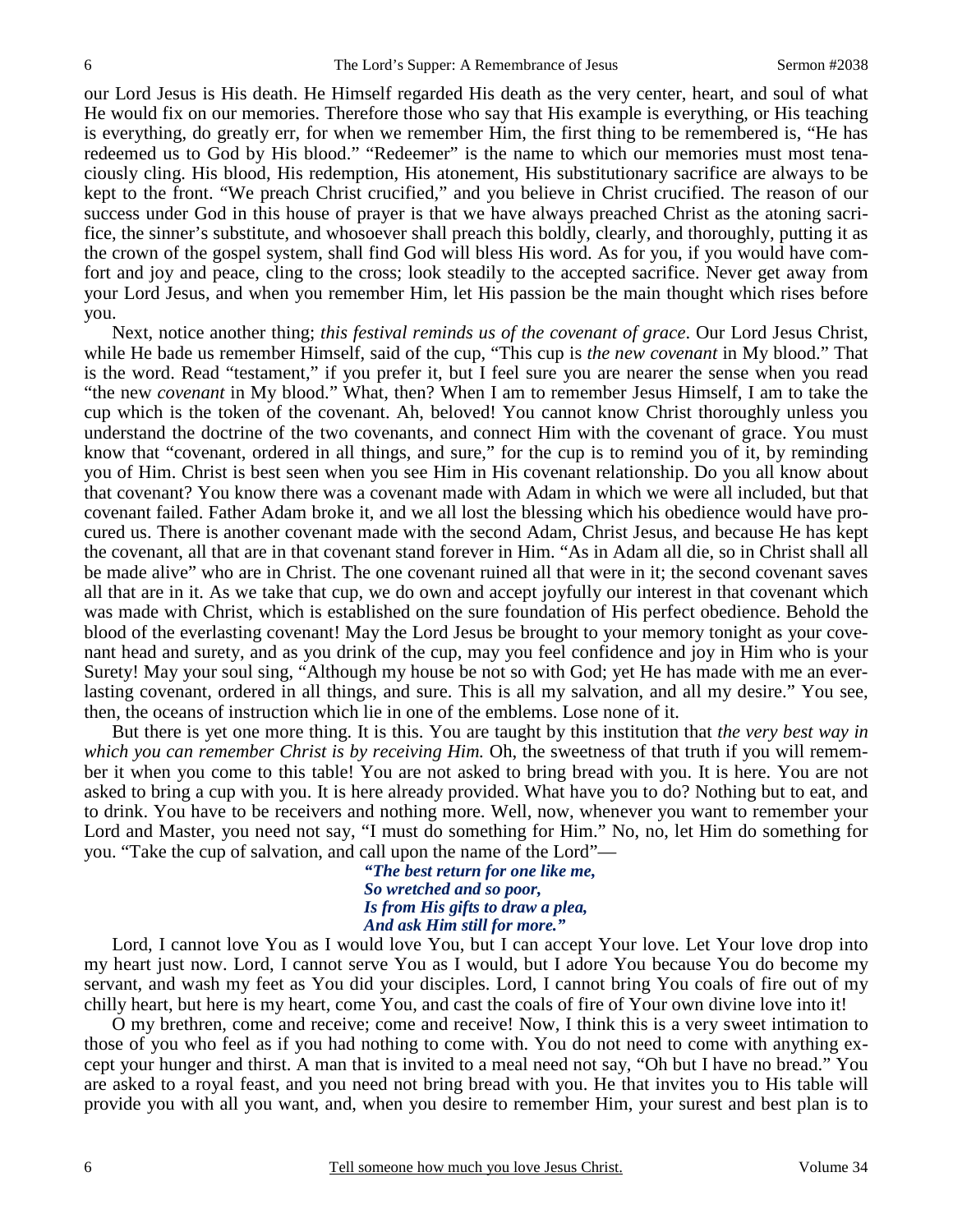enjoy the good things which He sets before you. I have thus shown how suitable the ordinance is to help our memories.

**III.** Now, lastly, THE OBJECT FOR WHICH WE ARE TO COME, NAMELY, TO REMEMBER CHRIST, IS ONE WHICH IS IN ITSELF MOST INVITING. Let me show you what I mean. There is one here who cries, "I have forgotten my Savior. I did love Him. I hope my love has not quite gone, but I seem to be very chill and cold. Alas! I have forgotten my Lord." Where should you go to have that love revived and refreshed? Should you not come where you will be helped to remember Him? He says, "This do in remembrance of Me." You say that you have forgotten your Lord. Come and remember Him again. Do not stay away, but come with all the more eagerness. Remember Him as you did at first, when you came laden with guilt, and full of fears, and when you just cast yourself upon your Lord, and found peace. Come, and rest in Him again. Dear brother, you that are afraid that your first profession was a mistake, come and begin again at the table. We have got into midsummer, and the plants put out the midsummer shoot, you know; I want you to put out new shoots also. What! Do you say that it is long since you thought of growing? It is time to think of it again. If the spring shoot seems to have grown old, now is the time for a midsummer shoot, for a new beginning. Begin with Christ all over again. Repent and do your first work. "This do in remembrance of Me." Does not that exactly suit you who fear that you have for a while forgotten Him?

"Oh but I feel so weak." Yes but when a little child is very weak, there is still one thing which it can surely do; it can remember its mother. Memory is often quickened by our need; it is well when our sense of weakness makes us remember where our great strength lies. Remember then the Lord who is your strength and your song, for He also has become your salvation. Now, you poor little weak ones, where are you tonight? How gladly would I help you, but what better help can you desire than that which your Lord sets before you in these dear memorials of His death! I know that some of you have been cruelly pushed about of late. The strong ones have said sharp things to you. Your Lord invites you to a cheering exercise, which shall help you to forget the ill behavior of the proud. Poor, timid, trembling, halfbelieving, half-doubting one, and yet truly the Lord's, come to the table, come to remember your loving Redeemer! It is painful to remember yourself, but it will be sweet to remember Him. "Oh," you say, "I cannot forget Him." I am glad you cannot. Still, come here and indulge your memory tonight, and say—

*"Gethsemane, can I forget, Or there Your conflict see, Your agony and bloody sweat, And not remember You? When to the cross I turn my eyes, And rest on Calvary, O Lamb of God, my Sacrifice, I must remember You."* 

There is one more thing I am going to say, and I feel half ashamed to say it. Some professedly Christian people urge that they cannot come to the table because there are certain persons there who, in their judgment, should not be allowed to come. Is the Lord's Table to be a judgment seat, where we are to revise the verdict of the church? "I cannot," said one to me, "join a church, because I cannot find one that is perfect." No, I said and if you do not join a church till you do find a perfect one, you must wait till you get to heaven, and, besides, my dear friend, if you ever find a perfect church they will not take *you* in, for I am sure they would not be perfect any longer if they did. One sickly sheep would then have passed into the fold. So it is idle for you to be looking out for perfection.

"But there is a person at communion who acted inconsistently." That is highly probable, and he may be wearing your coat, and looking out of your eyes. If you know of any case of open sin, let the elders of the church be informed, and it will be dealt with tenderly and firmly. In so large a church as this there may be cases of evil living not known to the overseers of the flock, but we invite the co-operation of all in maintaining the purity of the entire body, and we trust that we have it. But now, really, what have you to do with the faults of others when you are remembering Christ Jesus? Surely this is the most unseasonable time for harsh judgments, or indeed for any judgments. I know many a brother with whom I could not agree in certain points, but I agree with him in remembering the Lord Jesus. I could not work with him in all things, but if he wants to remember Jesus, I am sure I will join him in *that*. It will do him